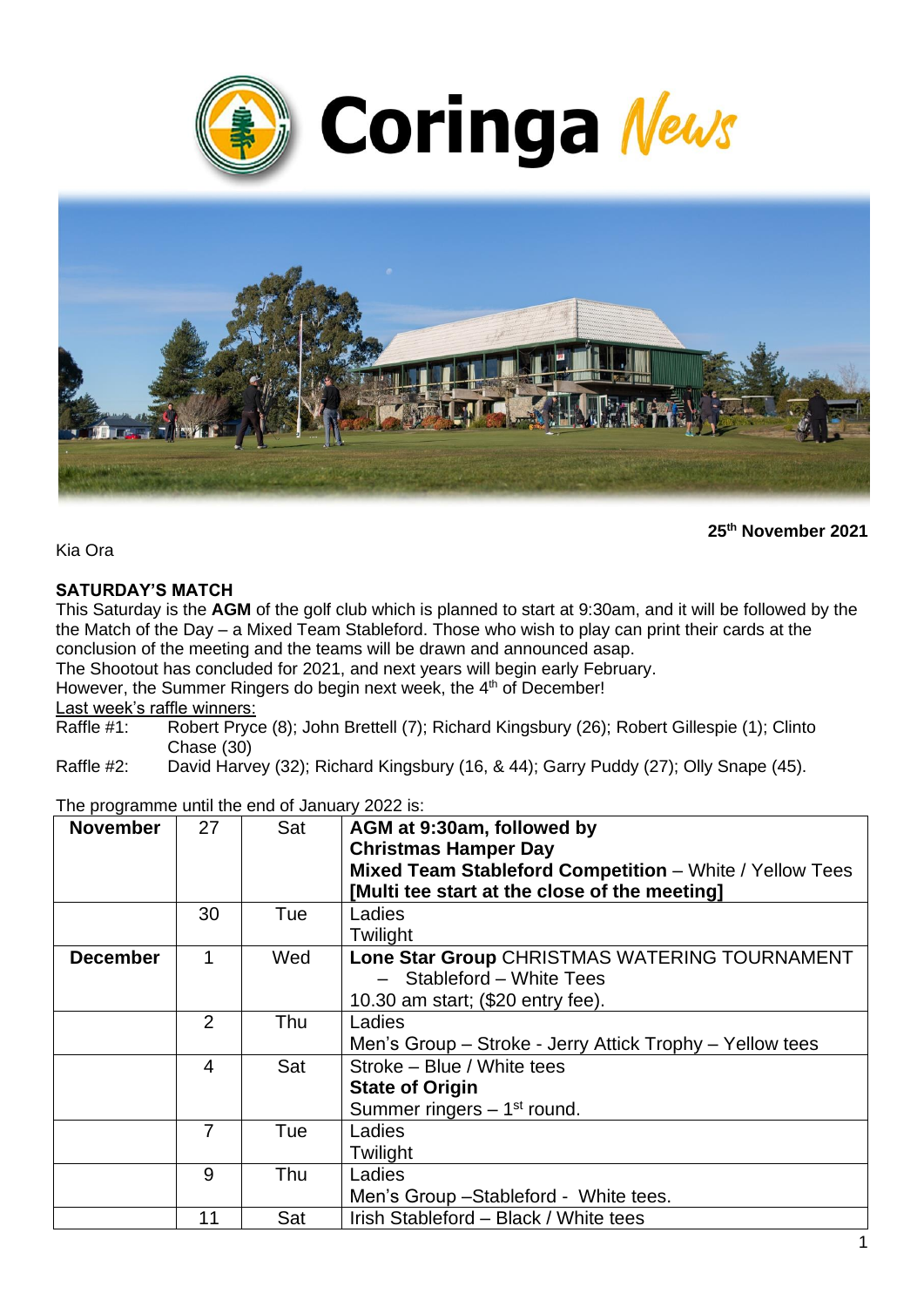|         |              |     | Summer ringers                                                        |  |
|---------|--------------|-----|-----------------------------------------------------------------------|--|
|         | 14           | Tue | Ladies                                                                |  |
|         |              |     | Twilight - Final night for 2021                                       |  |
|         | 15           | Wed | WEDNESDAY TOURNAMENT - Stableford - White Tees                        |  |
|         |              |     | - 11 am start; \$10 entry fee.                                        |  |
|         | 16           | Thu | Ladies                                                                |  |
|         |              |     | Men's Group - Xmas Tournament - Stableford (Burt Fifield              |  |
|         |              |     | Trophy) - Yellow tees.                                                |  |
|         | 18           | Sat | 4BBB nett - White tees                                                |  |
|         |              |     | Summer ringers                                                        |  |
|         | 21           | Tue | Ladies                                                                |  |
|         | 25           | Sat | <b>CHRISTMAS DAY - Course Closed</b>                                  |  |
|         | 26           | Sun | <b>No Boxing Day Tournament</b>                                       |  |
|         |              |     | <b>Course Open</b>                                                    |  |
| January | $\mathbf{1}$ | Sat | <b>NEW YEAR'S DAY - Course Open</b>                                   |  |
|         |              |     | Stableford - Blue tees                                                |  |
|         |              |     | Summer ringers                                                        |  |
|         | 5            | Wed | \$10 Wednesday Tournament - Tee off between 10:30am and               |  |
|         |              |     | 11:30 am                                                              |  |
|         |              |     | No Lone Star Group WATERING TOURNAMENT                                |  |
|         | 6            | Thu | No Men's Group match.                                                 |  |
|         | 8            | Sat | Stableford match - Blue / White tees                                  |  |
|         |              |     | Summer ringers                                                        |  |
|         | 13           | Thu | Ladies:                                                               |  |
|         |              |     | Men: Opening Day - Stableford - White tees                            |  |
|         | 15           | Sat | Stroke – White tees – Foley Cup Qualifying (16 to qualify on          |  |
|         |              |     | handicap)                                                             |  |
|         |              |     | Vets Cup 1 <sup>st</sup> Round                                        |  |
|         |              |     | Summer ringers                                                        |  |
|         | 18           | Tue | Twilight $-1st$ round for 2022                                        |  |
|         | 19           | Wed | WEDNESDAY TOURNAMENT - Stableford - Silver Tees                       |  |
|         |              |     | - 11 am start: \$10 entry fee.                                        |  |
|         | 20           | Thu | Ladies:                                                               |  |
|         |              |     | Men: Par - Yellow tees                                                |  |
|         | 22           | Sat | Par - Black / Silver tees                                             |  |
|         |              |     | 1 <sup>st</sup> round Foley Cup - Silver tees. (Competitors can go in |  |
|         |              |     | match of the day.)                                                    |  |
|         |              |     | Summer ringers.                                                       |  |
|         | 25           | Tue | Ladies                                                                |  |
|         |              |     | Twilight                                                              |  |
|         | 26           | Wed | Ellesmere WEDNESDAY WATERING TOURNAMENT                               |  |
|         | 27           | Thu | Ladies:                                                               |  |
|         |              |     | Men: Stableford - Yellow tees                                         |  |
|         | 29           | Sat | <b>OPENING DAY - Teams Stableford Silver tees for men;</b>            |  |
|         |              |     | Yellow Tees for women. \$10 entry; 10:00am multi-tee start            |  |
|         |              |     | (Drawn fours).                                                        |  |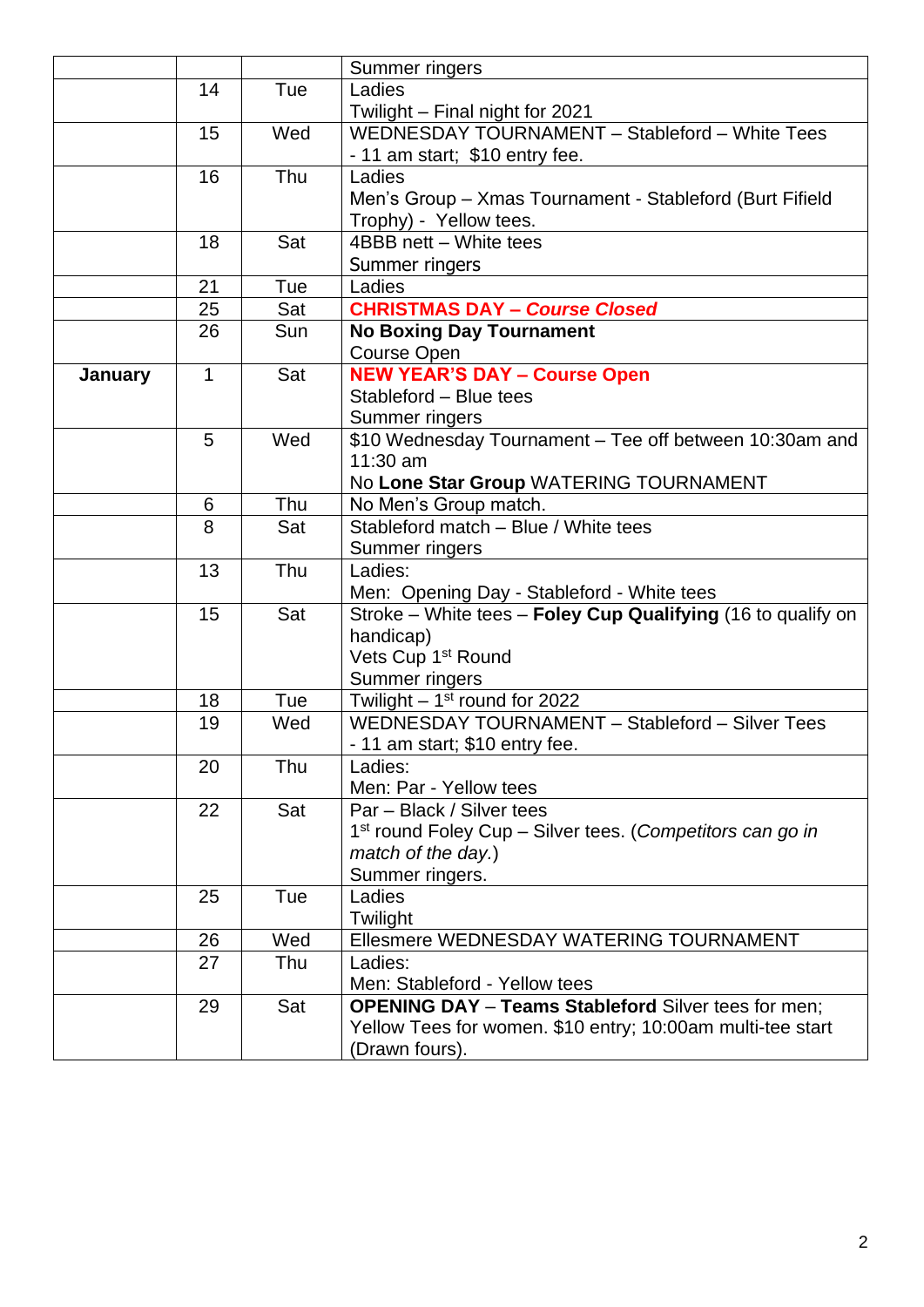#### **Saturday 27 November 2021 Clubhouse 9.30am Christmas Hamper Day Golf to follow**

We are all set for the AGM this Saturday, 9.30 start at the Clubrooms (but please turn up 10 to 15mins earlier to register).

Attached are the last of the reports from the Club Captains, Course Convenor and our Club Chairman, Richard Kingsbury.

We will have special Covid protocols in place for this years meeting. This will include;

- Setting the chairs up to ensure everyone is socially distanced
- Asking everyone to check in using the Covid tracer app or manually with pen & paper
- Requiring everyone to wear a face mask while they are inside (unless you are eating or drinking)

We will have individuals remove their face masks when they are talking to the AGM, but everyone talking will be standing behind the rostrum when they do so.

I know the forecast for Saturday isn't looking great at this stage, but even if you're a 'fair-weather golfer' it would be great to see you at the AGM to reflect on another successful year (and we need at least 20 of you to make sure we have a quorum!!)

### **New Members**

We welcome the following four new members this week:

Adam Henderson Hugh Mace Blake Middleton Lee Rawlinson Do not hesitate to ask from the pro shop or any of the members how the club functions and the different competitions we run throughout the week. Most importantly do enjoy your time at Coringa.

## **COVID protocols**

As I'm sure you are all aware the Government will move us to the new traffic light system on midnight, 3rd December. We are waiting to hear more from NZ Golf about how exactly this affects golf operations at the club (when we know more we'll let you know), but we do know one thing that will change

#### **From Saturday, 4th December, you will not be able to enter the Café / Bar unless you can show proof that you have been double vaccinated e.g. a vaccine certificate / passport**

The reason for this is simple – we can only operate the Café / Bar in an Orange or Red 'traffic light' if we have mandatory vaccine certificates, and the Government has already signalled that Orange will be the lowest setting that areas will transition to the 4<sup>th</sup>.

We are looking to set up a register for our members where we will record that you have a valid vaccine certificate (and when it expires). We will keep this register at the Bar, and, over time, we will be able to use this to keep track of who has a valid vaccine certificate and therefore lessen the need for you to produce your certificate each time you are in the Café / Bar.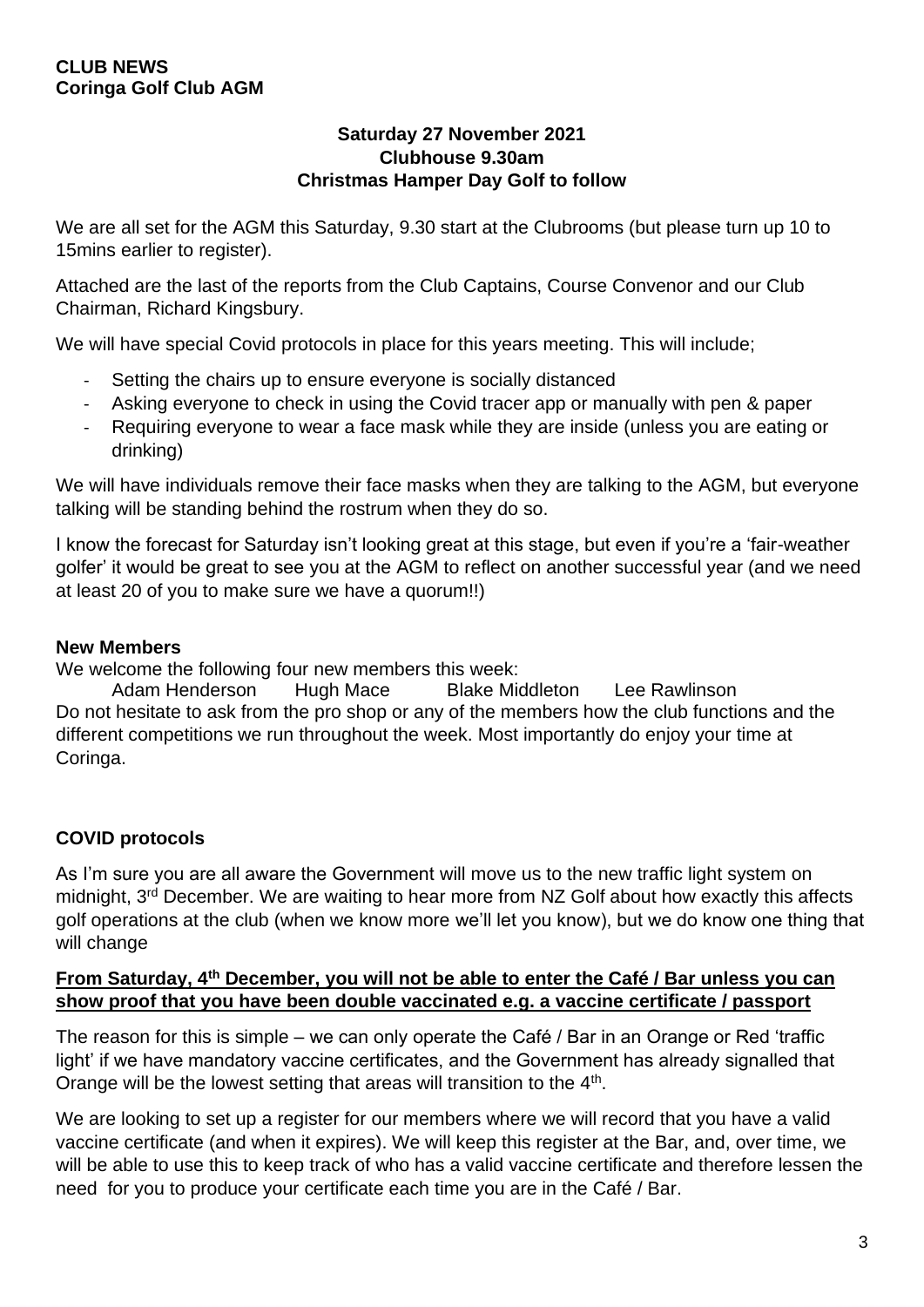Note: none of this changes the Clubs obligation to ensure everyone who is in the Café/Bar is double vaccinated. We will be taking this seriously (there is a \$15k fine for organisations that brake these rules), and we ask your help (and patience) while we put these new measures in place.

One way you can help your Club – **if you are not double vaccinated, then please don't try to enter the Café / Bar from next Saturday.** We can't let you in, and if we get caught with you in the Café/ Bar it could cost the Club a \$15k fine. If you want a drink (or owe your playing partners a round), buy a beer from the ProShop and enjoy it outside at one of the picnic tables provided.

### **Course news – tree are coming down and greens have been spiked**

You will have seen the great progress the contractors are making around the course bring down the pine hedges. As of tonight, they are part way down the side of the  $6<sup>th</sup>$  hole, having finished working through the trees on the right hand side of 12 and left hand side of 11 and 9.

They have a bit more work to do – the last hedge to come out will be on the left hand side of the 4<sup>th</sup> fairway. Obviously once the contractors are gone there is a bit of mess around the course which we will need to deal with but we are very happy with the way they have cleaned the areas up after the work they've done and really like the way its opening up the course.

The next big issue for us is the piles of 'slash' left on the course (the branches and unwanted tree trunks). We are looking at options for this – hopefully we can get these piles chipped and then disposed of (either taken away or scattered around the course).

So more to come on this but so far, so good.

As always, please stay well away from the contractors while they are working, and no golf balls in their direction!!!

In terms of the **green**s – Rohan was busy Tuesday and Wednesday using the aerator / spiker machine provided by Powerturf. You'll notice the marks on the greens but these will close up fairly quickly, but hopefully not before we've got more water and nutrients into the greens. Rohan also applied watering agent to the greens to help with the water absorption.

Its been a lot of hard work by the team but the result should be great greens over the hot summer months!!

## **Extended period away from the Club - Membership policy**

The Board recently agreed on a policy that allows for someone's membership to be rolled over or extended, for no cost, where the member hasn't been able to play for at least three months.

The typically causes of such non-playing might be an extended period of illness, surgery, taking on full time carer duties for a spouse or dependant family member, extended overseas travel or other circumstances that the Board may see as reasonable.

In general, this policy is for members who pay full subscriptions and are on annual memberships (though in exceptional circumstances it may be extended to 3yr members).

All applications for such relief or membership extension should be made in writing to the Board be email at [board@coringagolfclub.co.nz](mailto:board@coringagolfclub.co.nz)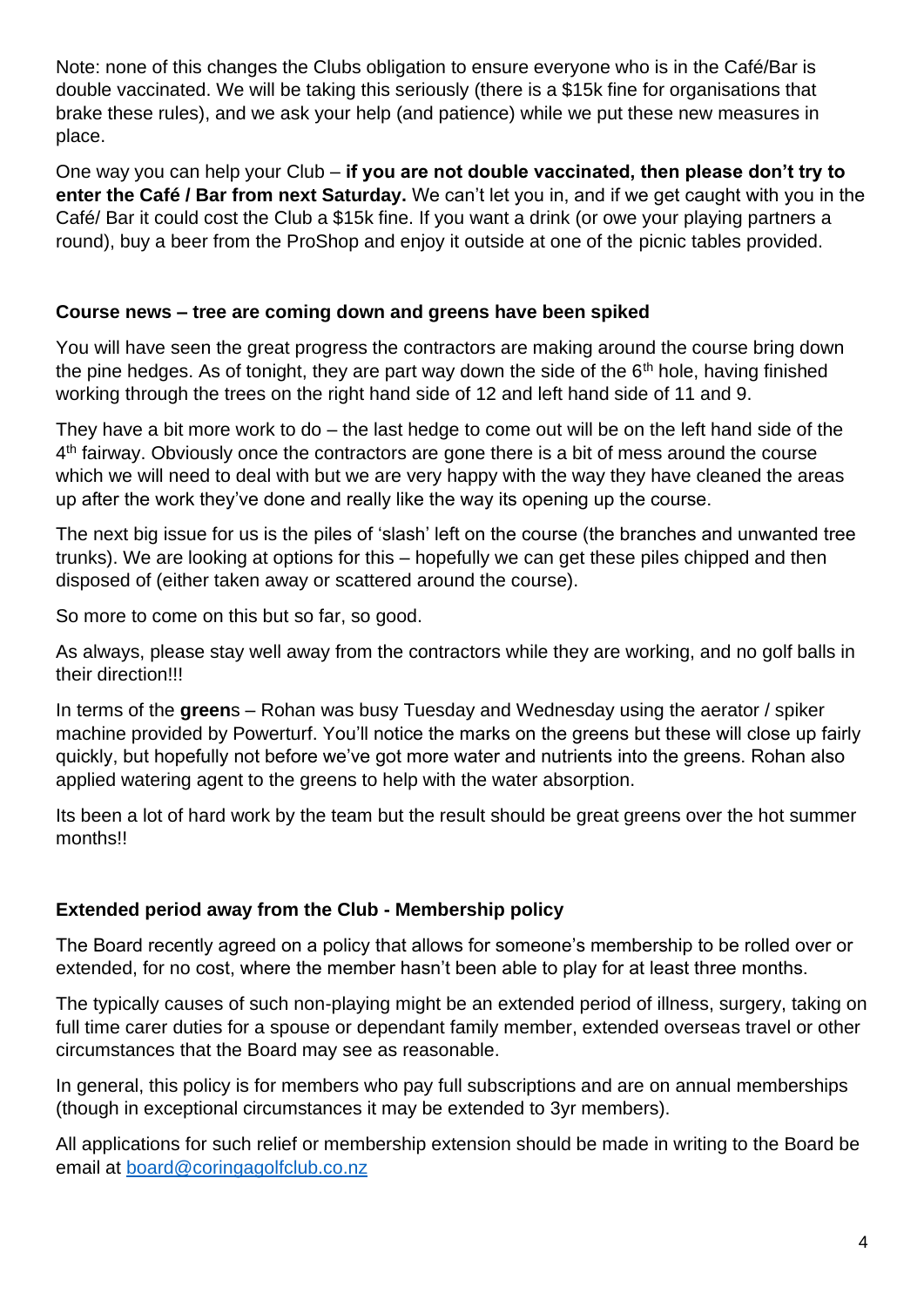## **INTERCLUB**

#### Metro A

The next match is an away game v. Christchurch on the 28<sup>th</sup> of November. **Presidents** 

Last Sunday the team achieved an excellent away win 4.5 to 3.5 playing at Rawhiti. With just the Nos. 1&2 to come in we were down 3.5 to 2.5 but both James Willetts and Vance Hetaraka won their matches 1 up. A great result which tasted even sweeter with both Russley and Templeton falling to their opposition. Wins for Coringa came from James, Vance, Grant Morris and Peter Marsh while Murray Angus had the oh so important half. Russell (The Boss) McGregor played well giving plenty of shots, while Charlie and Paul are stuck in the 'must try harder' stages. The team now sits in fifth not too far away and playing Waitikiri in the next round. They are the runaway leaders at present having won five of their games. It will be an important game on Sun 5 Dec.

# **SHOOTOUT FINAL**

The Shootout Final took place last Saturday, the 20<sup>th</sup> of November.

Two qualifiers were absent and received 12<sup>th</sup> &13<sup>th</sup> place prize money – and the playoff started at

hole #3.

*The Competitors prior to tee off at the third tee.*



Hole #3: John Kemp eliminated after a shootout (long putt) with Spencer Wicks – both scored 0 points.

Hole #4: Greg Carr eliminated after a shootout (a chip across the dip from the right) with Alan Smith, Danny Wilson, and Wing Gin – all scored 0 points,

Hole #5: Danny Wilson failed to score was eliminated.

Hole #6: Harry Pihere failed to score – was eliminated.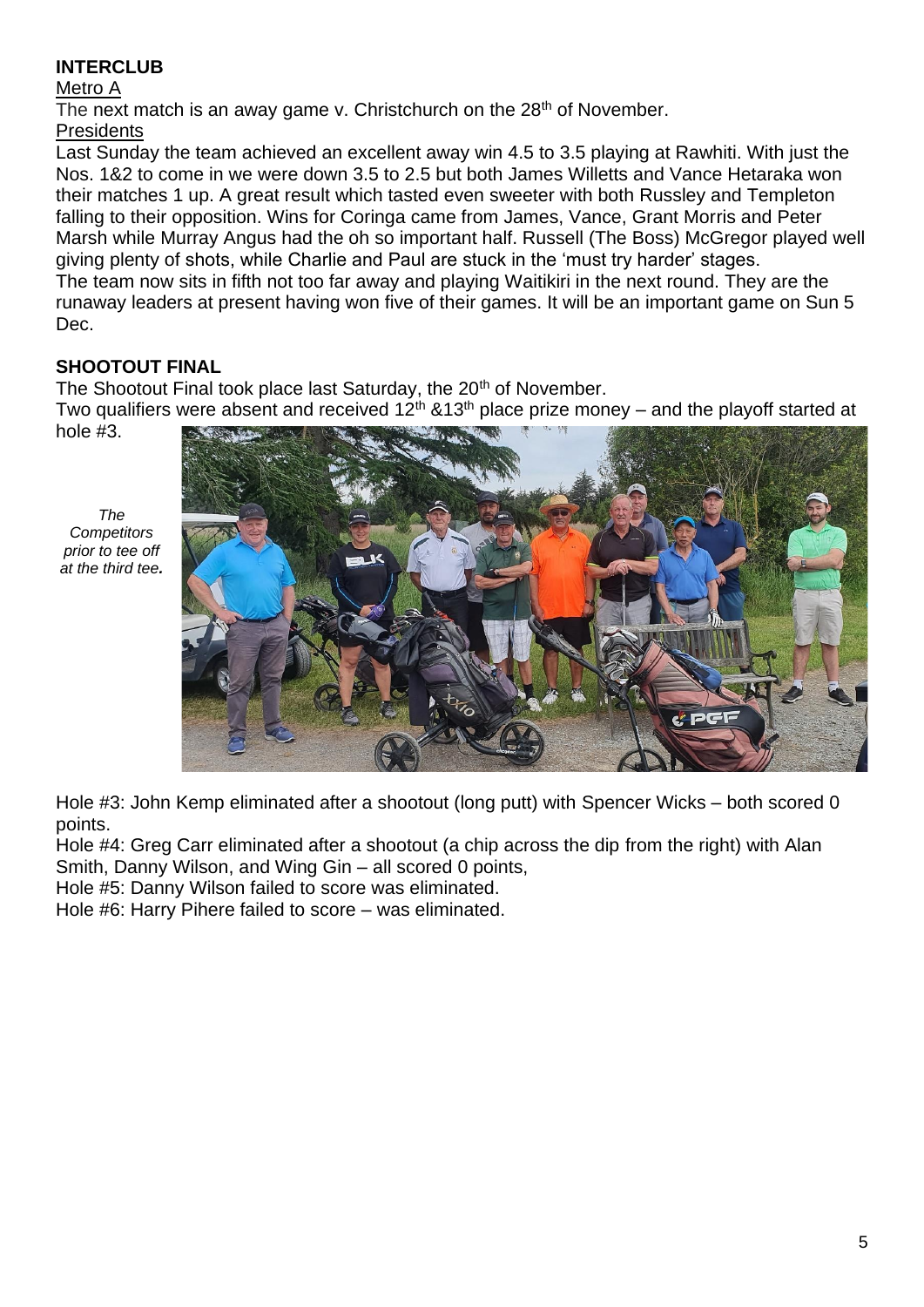Hole #7: Alan Smith and Charlie Longley in a shootout, chipping from the right of the green and Alan was eliminated. Hole #8: Wing Gin failed to score – was eliminated.

Hole #9: A shootout from behind the green, and Courtney Wilson was eliminated, Mal Ashton survived. Hole #10: Saw a ver r r y long putt and Mal survived again, Garry Puddy was eliminated (Spencer making birdie to continue with Charlie who made 4 with a shot!

Hole #11: Mal's luck finally runs out and cannot match Spencer's par and Charlie's putt from off the green!

AND THEN THERE WERE TWO.

Hole #12: Charlie missed his drive; Spencer was well right near the  $11<sup>th</sup>$ fairway. Charlie recovers well, Spencer puts his second shot in the bunker at #10. Spencer somehow makes his 5, while Charlie caught the tree with his third and makes seven. Congratulations go to a repeat winner, Spencer Wicks!

*The winner, Spencer Wicks, presented with the trophy by David Harvey.*





### **SUMMER RINGERS 2021 – 2022**

#### \*\*\* **TAKE UP THE CHALLENGE – GET INVOLVED – TEST YOURSRSELF** \*\*\* **CORINGA SUMMER RINGERS COMPETITION Entry Fee \$10**

Over the coming summer months when the sun will be out and shining for longer, the course conditions will be more favourable and conducive to better scoring, why not challenge yourself by entering into the Summer Ringers Competition and see what the best cumulative net score for each hole you can achieve over the next three months. It's a challenge not to yourself but also amongst your golfing mates as to who has bragging rights at the end. It's FUN, FUN, FUN!!! Please support your Club and what the Match Committee is offering to its members.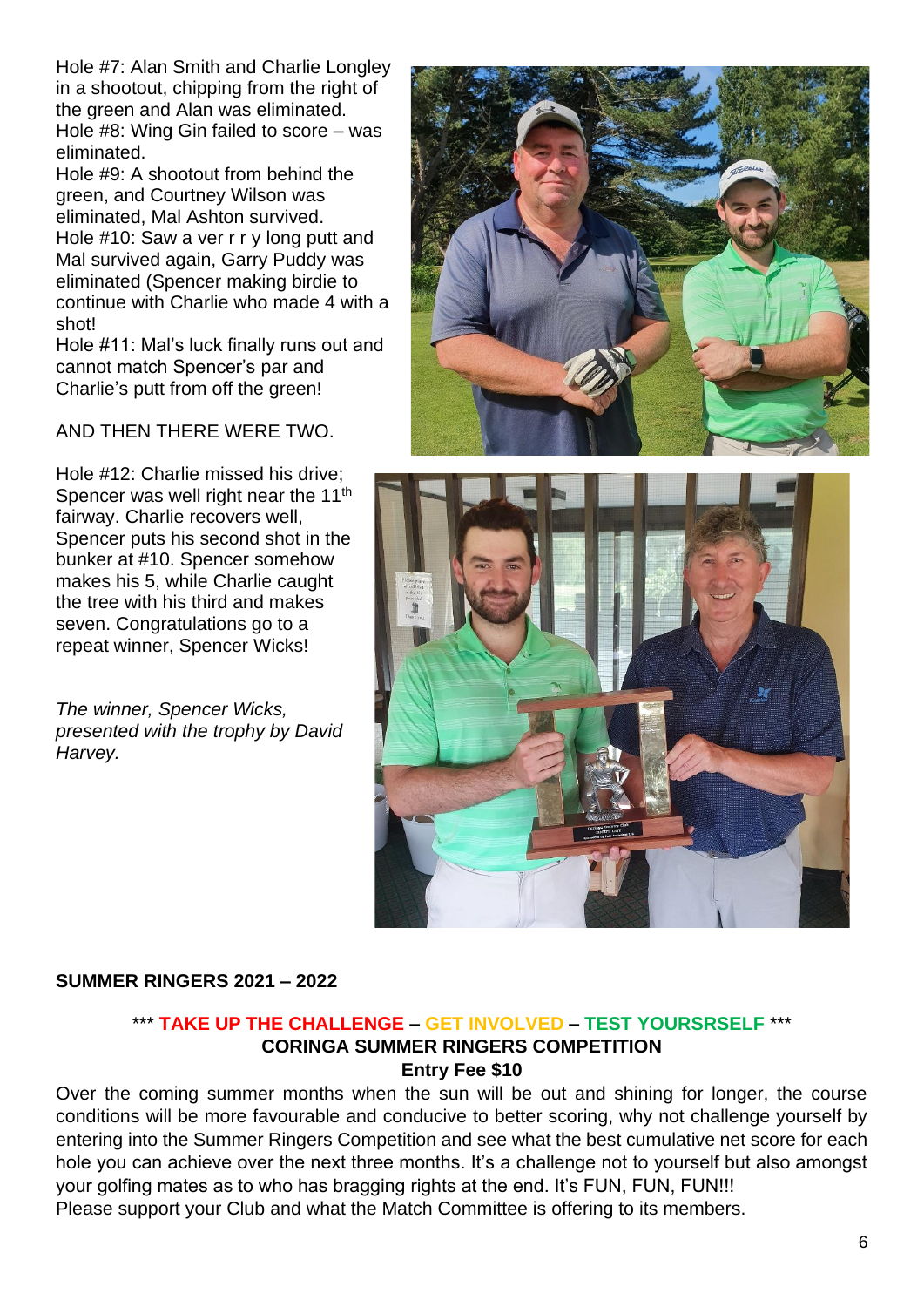## The **Competition Rules** are as follows:

- 1) Entry Fee is \$10 per participant paid prior to the commencement of the qualifying round. In the event you join late, that is after Round 1, then all previous Match of the Day (MOTD) rounds played prior to the qualifying round entered will count
- 2) Qualifying rounds only include the **Saturday** MOTD & Pro Shop **Competitions** that commenced from the 4 December 2021 to the last qualifying round on the 26 February 2022 (maximum of 13 rounds)
- 3) For your round score to count, only those Saturday results entered onto Dotgolf website will be valid. It is your responsibility to ensure your Saturday scorecards are correctly signed off and handed in for processing in the Pro Shop
- 4) The number of Competition grades will be dependent on the number of participants entered, up to a maximum of four. Hopefully this will allow all participants to compete amongst their own level. As in previous years, the lower handicap group will be smaller to ensure fair competitiveness
- 5) Your collated score for the Ringers competition will be determined no matter what tees you played from in the qualifying Match of the Day competition. However, your net score will be determined by subtracting your current average handicap index (over all the rounds played to date) rather than course handicap, given that this a composite of your handicap off all tees you played from
- 6) A weekly Ringers Result Table from the previous week will be published in the weekly Coringa Newsletter email and will also be posted in the Pro Shop Noticeboard the following **Saturday**
- 7) The Entry Fees collected will form the basis of the Prize Pool for the payouts in the Gross and Net competition. The winners declared will be for the:
	- Best Gross Ringer Score in each competition grade
	- Best 2 or 3 Net Ringer Scores in each competition grade (excluding the Best Gross Ringer Score winners) depending on the final entry numbers
- 8) In the event of a tie in the Best Gross Ringer Competition, the winner will be determined by the player who has the higher handicap index of the tied players
- 9) In the event of a tie in the Net Ringer Competition, the deadlock will be determined by the player who has the lower handicap index of the tied players

This year will see the introduction of a NEW trophy donated by myself. The "**King of the Ringers**" trophy will be awarded annually to the participant with the best combined Net Score competed by those who enter both the Summer and Winter Ringers competition.

Ringers Competition Convener

Kevin King

## **MEN'S REPORT**

This Saturday, the 27<sup>th</sup> of November, is the AGM starting at 9:30 am and Christmas Hamper Day teams' event afterwards off the White tees for the men and the Yellow tees for the women. There will be raffles available for purchase at the AGM and afterwards for those interested in a nice meat prize from New World Bishopdale. The raffles will be drawn at the prize giving. The Christmas Hamper Day match will be a team's stableford game where everyone completes their card but for the team score only one stableford from the group counts on the Par 5's, two on the Par 4's and three on the Par 3's. If there is only three people in a group, the ghost player will always get two stableford points. It will cost \$10 to enter the match. I have ordered \$1000 worth of Hams, Turkey Rolls and Meat from our friends at **New World Bishopdale,** and I hope to have ten team prizes! There will be two divisions - a mixed competition and men's competition! Get out there and enjoy playing with someone different.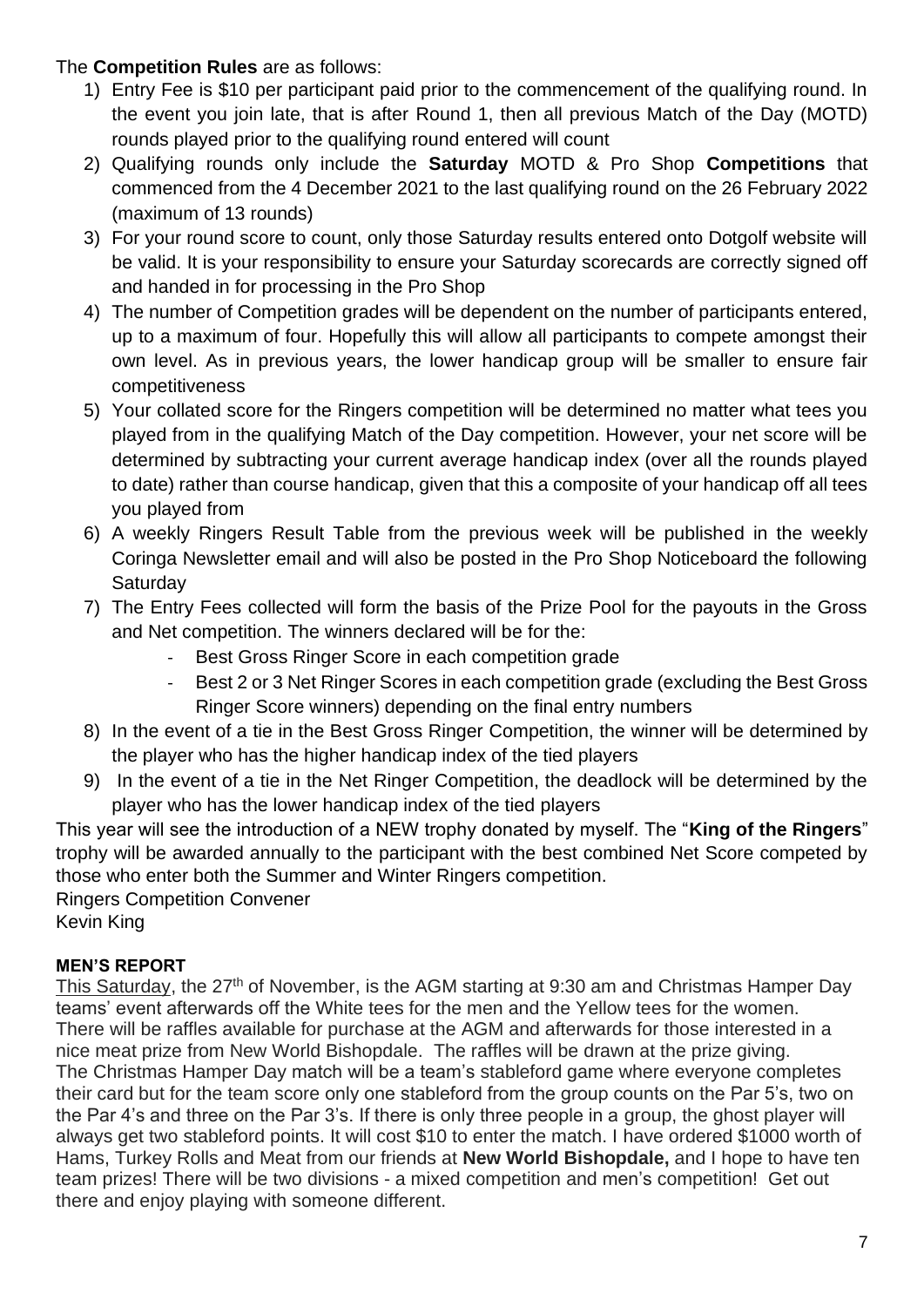After the AGM pay your match fees in the Pro Shop and get your card. Remember the COVID rules! Give your name to someone from the match committee in the pro shop and they will announce the fours and the assigned tees as soon as possible. We hope the match will be underway around 10.30 depending on the AGM.

Last weekend saw the end of this year's Shootout with the ultimate winner again Spencer Wicks. Well played by all and it does show that all that practice Spencer does, works!

John Gaw brought out a friend of his from Rangiora, Alisdair Reid and Alisdair won the Gross prize with a 73 (\$28) and was 3rd in the Par competition in Division One. Well done, and it's great to see our members are bringing members from other clubs out to enjoy and showcase the condition of our course. Mel Newburn won Division One with a 71, Kevin Walker won Division Two with 69 and Courtney Wilson before playing in the shootout final had an outstanding 66. My golly Courtney what a great round!

I will make an apology as the results printed out indicate the match was a Par round, yet the printout was for a Net Medal.

The Jackpot, Net Eagle Hole number 17 and Birdie Hole number 9 were all not struck. All now have sizeable amounts pooling to be struck by a good, or lucky golfer! The full results are available on the website.

### Meat / Closest to Pin Wine/ Raffle Prizes:

There are still many members who have not picked up their meat and wine prizes and this is causing an issue with storage! If people haven't picked up their prizes within a month from the time of winning, then the prize will be forfeited. Please check the board, wipe your name off and pick up your prizes from Murita.

#### State of Origin Competition:

We again have the most competitive match play event of the year being played on Saturday the 4<sup>th</sup> of December! After an approach by Vance, I have decided to allow him to manage the morning players in the event event and I will manage the afternoon games. I will accumulate the results at the prize giving and hope that some from the morning matches will still be in the clubrooms to enjoy banter and celebrate!

For those in the afternoon who want to play just put your names down on the list in the Pro Shop and I will try to match handicaps. The programmed match is a dual Blue and White tee day, so I will leave it up to players to agree from which tee blocks they wish to play their match. I will work with Barry and enter the names of those playing in the afternoon with the Crusaders (The holders) first and then the Highlanders!

Get your names down and I'll arrange for you to play with someone different! I will reserve times from 10.30 to 11.30!

### Club Representatives:

Congratulations must go to Mel Newburn on being again selected for the Canterbury side to play in the 2021 New Zealand Women's Interprovincial Championships between  $7<sup>th</sup>$  and 11<sup>th</sup> of December at the Timaru Golf Club. So well done Mel, and good luck for the upcoming competition. If anyone has a spare moment you may want to look at the Canterbury Golf Website and see Mel's catwalk pose! That power pose and practicing, you'll be too hard to beat in the Wednesday / Saturday haggles! Haha

### Hancocks Closest to the Pin:

This week (27 November) Hancock's Wine, Spirit & Beer Merchants

#### Upcoming events:

AGM, and Christmas Hamper Day 27<sup>th</sup> November (Mixed Team Stableford) State of Origin 4<sup>th</sup> December from 10.30 (Supporters of Crusaders v Supporters of Highlanders (Stroke Match play)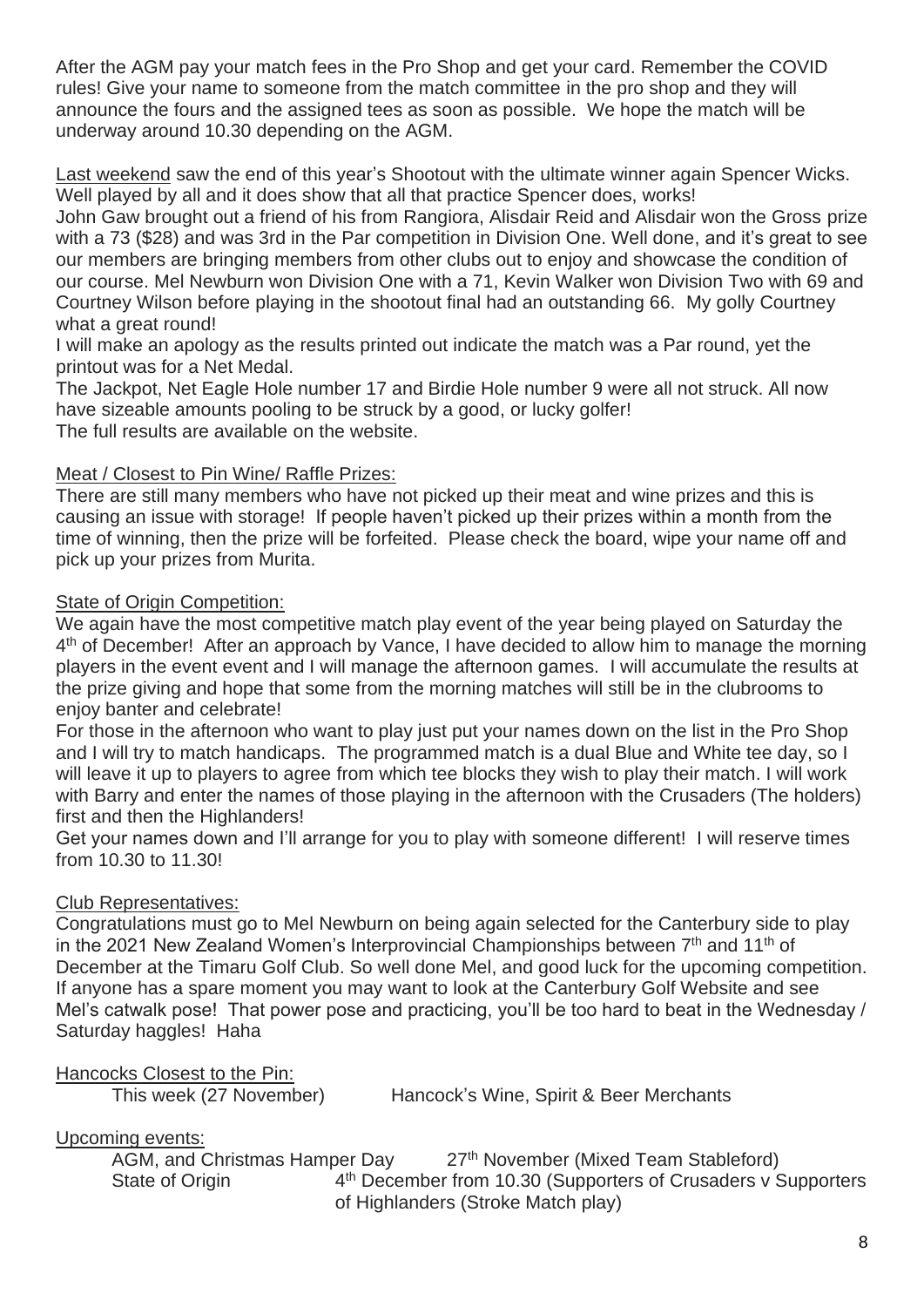### Membership Welfare:

#### **Murita Newburn:**

I was talking to Murita on Thursday after I heard she had injured her back while moving a keg around in the bar. Murita is off for ten days and is feeling better but still a bit stiff. We all hope she gets better soon and she is very much missed! Get well soon!

In Murita's absence we've had a few of the men step into the kitchen. Big round of thanks to **Paul Snape and Peter Marsh** – they have done a great job keeping the food and drinks coming while Murita's been away (but I know they will be very glad to see you back Murita!!)

If there are any members out there who would consider volunteering to take on some of the fill-in roles, please contact Paul (0276874011). We are very interested in anyone who might like to complete their bar manager's certificate and anyone who could help in the kitchen. Any offers would be appreciated. Any volunteer work we can do leaves money in the bank that can be spent upgrading the course for all to enjoy.

#### Comment:

Here we go into that busy Christmas and New Year phase of the year. Hard to believe we have nearly finished another year with all the challenges COVID has brought about. We have been so lucky to live in the South Island! I am looking forward to the AGM and congratulating the Board on the many outstanding results that have been achieved in such a difficult times and trying economic environment. The club in a very good financial position and heart! Get out there and enjoy the drying course which is looking and playing fabulously!

### **David Harvey - Men's Captain**

### **LADIES REPORT**

#### Tournaments

Please contact Leigh on 0274340872 if you want to play in any of the following

• 26<sup>th</sup> Nov. Tai Tapu Tournament- \$20. 10 am for morning tea with a 10.30 Tee off 29thNov. Kaiapoi- Christmas Tournament

 $6<sup>th</sup>$  Dec. Canterbury Christmas 9-hole Tournament to be played at McLean's Island. There is also the Coringa Christmas Hamper Day on Nov 27<sup>th</sup>. This is a fun event with lots of prizes and raffles.

### Closing day and AGM (ladies).

this was held on Tuesday the 23<sup>rd</sup> of November. The day started with 10 ladies braving the weather to play an Ambrose. The winner was Sandy's team with 28 Stablefords. This was followed by a lovely potluck lunch then the AGM.

For the 2021/2022 year:

- Ladies Club Captain is Sandy Dermott
- Secretary- Judith Wilson
- Treasurer Janice Healey
- 9-hole convenor Myra Story

Other committee members Janice McPhail and Anne Morgan

Both Elaine McGowan and Liz Lester stood down from the committee this year. They were thanked for all the years of dedication they have given ladies golf at Coringa.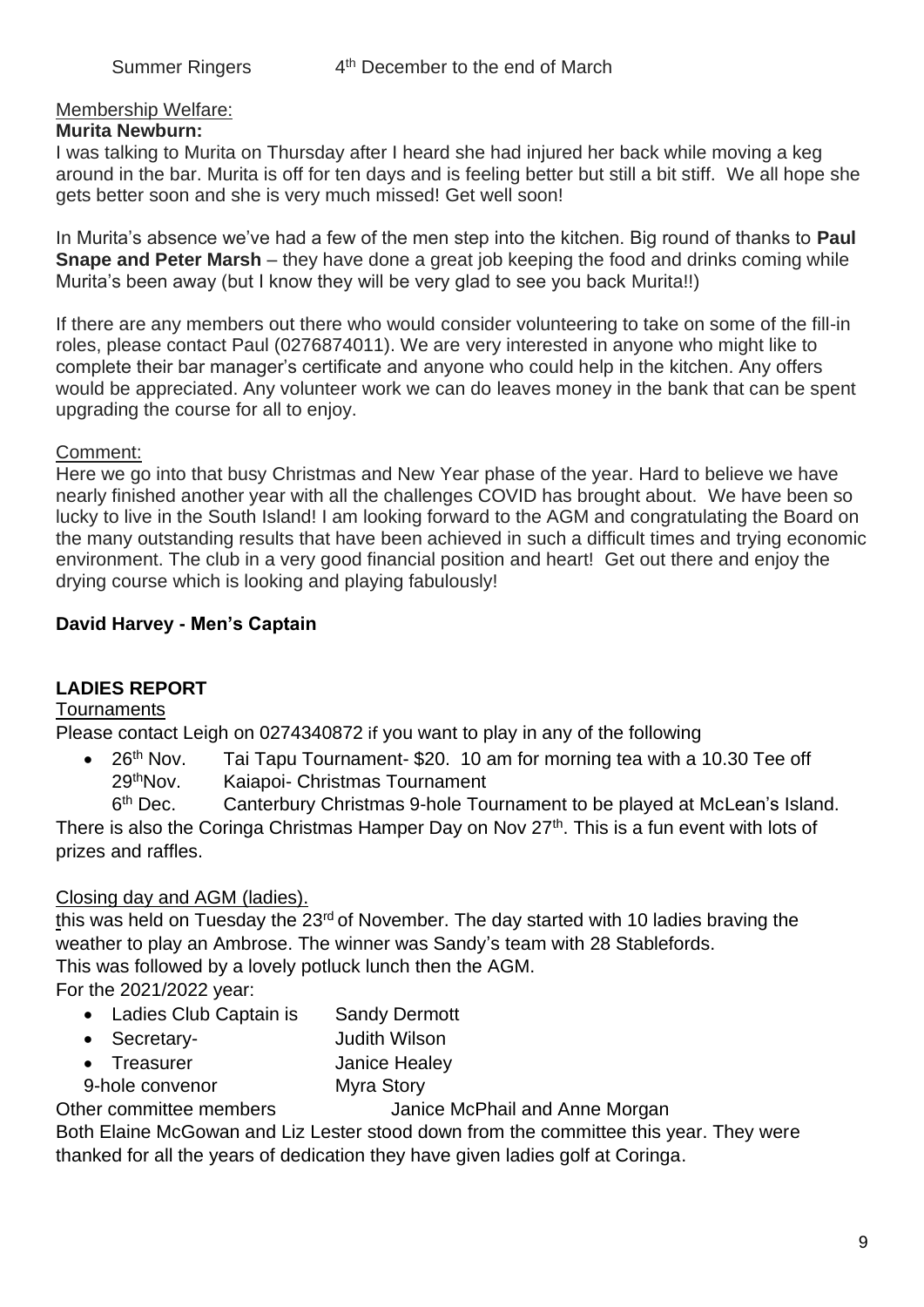The AGM was then followed by the prize giving.

| 9-hole Trophy               | 1 <sup>st</sup> - Elaine McGowan, Runner up - Anne Keh |
|-----------------------------|--------------------------------------------------------|
| Front 9 Ringers             | <b>Ellen Buttriss</b>                                  |
| <b>Back hole Ringers</b>    | <b>Sandy Dermott</b>                                   |
| Rose Bowl Trophy            | Janice McPhail and Leigh McEwan                        |
| <b>Gail McGregor Trophy</b> | Cecelia Yon                                            |
| 9 Hole Stableford trophy    | Anne Morgan                                            |
| <b>Best Nett</b>            | Janet Harland                                          |
| CG LGU Badge                | Anne Morgan                                            |
| <b>Most Birdies</b>         | Myra Story                                             |
| Weasels                     | 1 <sup>st</sup> Anne Morgan with 5 Weasels             |
|                             | 2 <sup>nd</sup> Janice Healey with 4 Weasels, and      |
|                             | 3rd, Myra with 3 Weasels, & Ellen Buttriss with 3      |

She Golf

She Golf loves golf event happened on Monday 22<sup>nd</sup> in the evening. Thirty-five new players turned up and played off the purple tees. Some showed interest in playing at twilight so maybe we can coerce them from there into joining us

# Last Thursday

There were thirteen players playing for Stablefords. 1<sup>st</sup> was Sandy with a whooping 22 Stablefords, 2<sup>nd</sup> Judith with 20 and 3<sup>rd</sup> Elaine with 19

# **Saturdav**

A lovely day on the course. There were six players.  $1<sup>st</sup>$  was Tracey with 19 Stablefords,  $2<sup>nd</sup>$  Fay with 18 on count back. Booking slots for Saturday morning are tight, so if you want to play, please let Myra know by Tuesday.

**Sundav** 

Six ladies went to Bottle Lake with mixed results. Not sure if we will be in a hurry to repeat it. The 19<sup>th</sup> tee was pretty good though.

# **Twilight**

Only five ladies played - all from Coringa. The top Coringa lady was Tracey Bruce who burnt up the course with 22 Stablefords, followed by Courtney. The game is followed by the best burgers in town. If you are able, we would love to see more ladies come out and play. Lots of prizes too!!!!! Anne Morgan

# **WEDNESDAY GOLF**

# Wednesday Ellesmere Tournament**:**

This Wednesday, 24<sup>th</sup> of November, eleven from Coringa travelled to Ellesmere. Again a very successful day for Malcolm Wratt and he's starting to become a regular winner there! I understand he couldn't do anything wrong and got third on 39 points. Geoff Miller make a rare turnout and finished 6th on a count back with 38. Well done guys.

## 'The Lone Star and Joes Garage Group' Wednesday Watering Tournament:

On Wednesday, the 1<sup>st</sup> of December, we again have our Christmas 'The Lone Star and Joes **Garage Group' Watering Tournament** where the participants Men and Women play for \$50 **Joe's Garage** and **Lone Star** vouchers, eight Hams, Turkey rolls, and meat prizes from **New World Bishopdale.** There is also closest to the pins plus a random draw for those in the bar prizes provided by **Hancock's Wine, Spirit & Beer Merchants**. The entry fee is \$20 and we expect to have a continuous flow of players from 10.30 am through to 11.30!